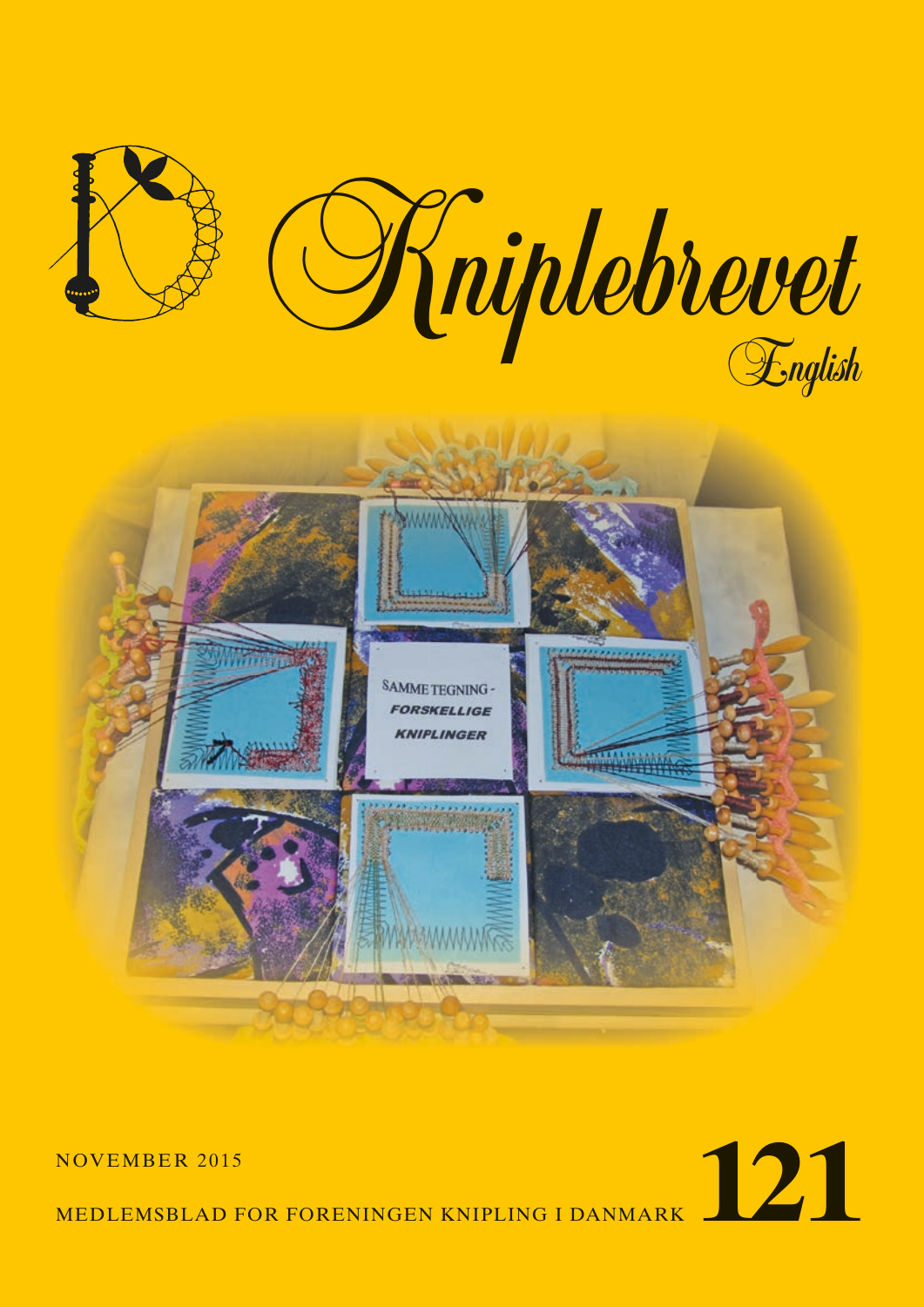### **Dear members**

The summer is on its way out, and I hope that you all have enjoyed it. As the days get shorter and the evenings longer, time has again arrived for in-door activities. The lace pillows can come out of the closets, and all the good ideas for new and exciting lace projects can be started. Many of you have probably already started in your lace groups, whether in evening classes, in the local association or in your 'come-together gathering'. But no matter in which way we enjoy our interest in lace making, it is nice to start up again. You will also receive our annual Christmas card in this number of Kniplebrevet. The design is this year by Arne Maarup. We hope that many of you will have time to make the Christmaspattern. A big thank you to Arne for his contribution.

There have been changes on our board since the last magazine. Susanne has chosen to withdraw from the board in order to get more time for writing. She will continue on the editor staff as a writer. She therefore keeps the same e-mail address as before: skriv@knipling-i-danmark.dk You will still be able to find her contact information in the colophon under 'editorial staff' and on our homepage under Kniplebrevet. A big thank you to Susanne for her good work on the board through the years.

The first substitute was, due to Susanne's withdrawal, contacted and asked to join the board. This was however, not possible for her at this point, and the second substitute has therefore entered the board. Linda Olsen is again a boardmember, and we look forward to work together with her, as we know her already.

This publication is the last one this year, and it is time to renew your membership. You can find out how someplace else in this magazine.

I wish you all a good fall season with lots of lace making. And, even though it is a bit early, I also wish you a Merry Christmas and a Happy New Year.

## **Idrija Kniplefestival 2015**

By Gunver Kold Jensen

This is the 34th time the lace festival in the picturesque Idrija in Slovenia was held, this time with the theme 'haute couture' using Idrija lace.

This is the third time I visit this festival, and it surprises me every time how diverse and professional the art of lace is handled in this fantastic town, locked in by the beautiful nature of the Slovenian Alps.

That this is a lace festival is beyond doubt – but it is also to a great extent a folk festival. This comes to sight in the periphery of the stands on the local plaza. Here are booths with local made cheeses, sausages and many other local products – it is really something for everybody's taste.

To make lace in Idrija is more than 'just' a hobby – it is really a lifestyle. A young lady at the tourist office told me that they had a choice in preschool: one could take a nap in the afternoon, or one could learn how to make lace – it might be fair to say that they have gotten lacemaking in with the mother's milk. She also told that almost all girls in Idrija make lace.

The whole town participates in this special lace festival. The young girls demonstrate their know-how in front of the local lace school on their traditional round pillows.

One can at the same time see examples of untraditional lace in likewise untraditional materials, for ex. metal-thread. The local castle, 'Castle Gewerkenegg' also hosts uncountable and diverse pieces of lace.

The Idrija Lace School has as an EU project made an exhibition where different counties within the EU have contributed

with wearable lace. Unfortunately, Denmark is not taking part in this project.

The special Idrija lace patterns are sold in big amounts from the different stands together with many other specialities from the local art of lace.

The trip to Idrija is, apart from visiting the festival, also worth a trip by itself, due to the beauty of the nature and the rich cultural history.

We stayed in Cerkno in Hotel Cerkno, which is situated about 30 minutes drive from Idrija. This was again a wonderful experience, where body and soul got time to relax and find its peace of mind.

http://www.hotel-cerkno.si/en/index.html

http://festivalidrijskecipke.si/en

We look forward to the next Idrija Lace Festival

Sincerely Gunver Kold Jensen – Tråden –Kniple og Orkis Butik & Workshop

co. Allingåbro Hotel – Bed & Breakfast- Hovedgaden 9 – 8961 Allingåbro

Tlf. 86481007 – akj@kobu.dk

### **Saarlouis 2015, a congress out of the ordinary, by Susanne Andersen**

We started out on the trip from Ellinge to Saarlouis on Thursday, April 9th, a trip of 990 km. which we decided to do by air. A three hour trip lay in front of Sonja Andersen and me after we had arrived in the airport of Frankfurt. A beautiful trip through mountains, forests and at one point right past a nuclear plant, but finely we reached our destination, Saarlouis, and our hotel only a five minute walk from the station. It was not hard to feel that we were right by the French border, due to the language spoken and the menu card, which contained both frog legs and escargot.

We met with friends from Kniplingefestivalen in the nice town, Saarlouis, on Friday morning, and we were anxious to see what the festival had to offer, as the town has no lace tradition. We had a wonderful walk over the river Saar and into a town which most of all reminded us of a Danish town on a Saturday morning. Our expectations were raising as we came nearer and got sight of the characteristic bobbins with information about where to find the different exhibitions etc. The fact that Saarlouis wanted the congress was obvious as soon as we entered the town. The major of the town had decided that 'we do the impossible together, miracles takes more time'. The businesses in town had gone together and offered many 'Congress- bargains'.

The most fantastic of all the exhibitions was the modern part 'Halfstitch – structure, form and color' - and I, who had always thought that a half stitch was just a half stitch. The exhibition was located in an old barrack, and to me it is the most epoch-making exhibition, which I have ever encountered. It deserves its own article, but if it comes out in this number or not, I do not know right now.

The same building also hosted an exhibition of Esther Wanzenried. It showed bobbinlaced flowers, which were made by 25 women from Switzerland. The flowers themselves were just made with half stitch, but the presentation was very unique, as they had managed to make the flowers sway in the wind and make it look like real flowers.

The result of a workshop by Ruth Bühlmann, where women were worked in half stitch lace, was also presented. There are patterns of a couple of these women in the congress envelope, and I can tell you, they are fun to make.

The historic exhibition, 'Halbschlag in historischen Spitzen' was on show on the little island, Valuban. Under the motto 'Small is beautiful', could one experience in how many ways half stitch has been used through the years. Besides beautiful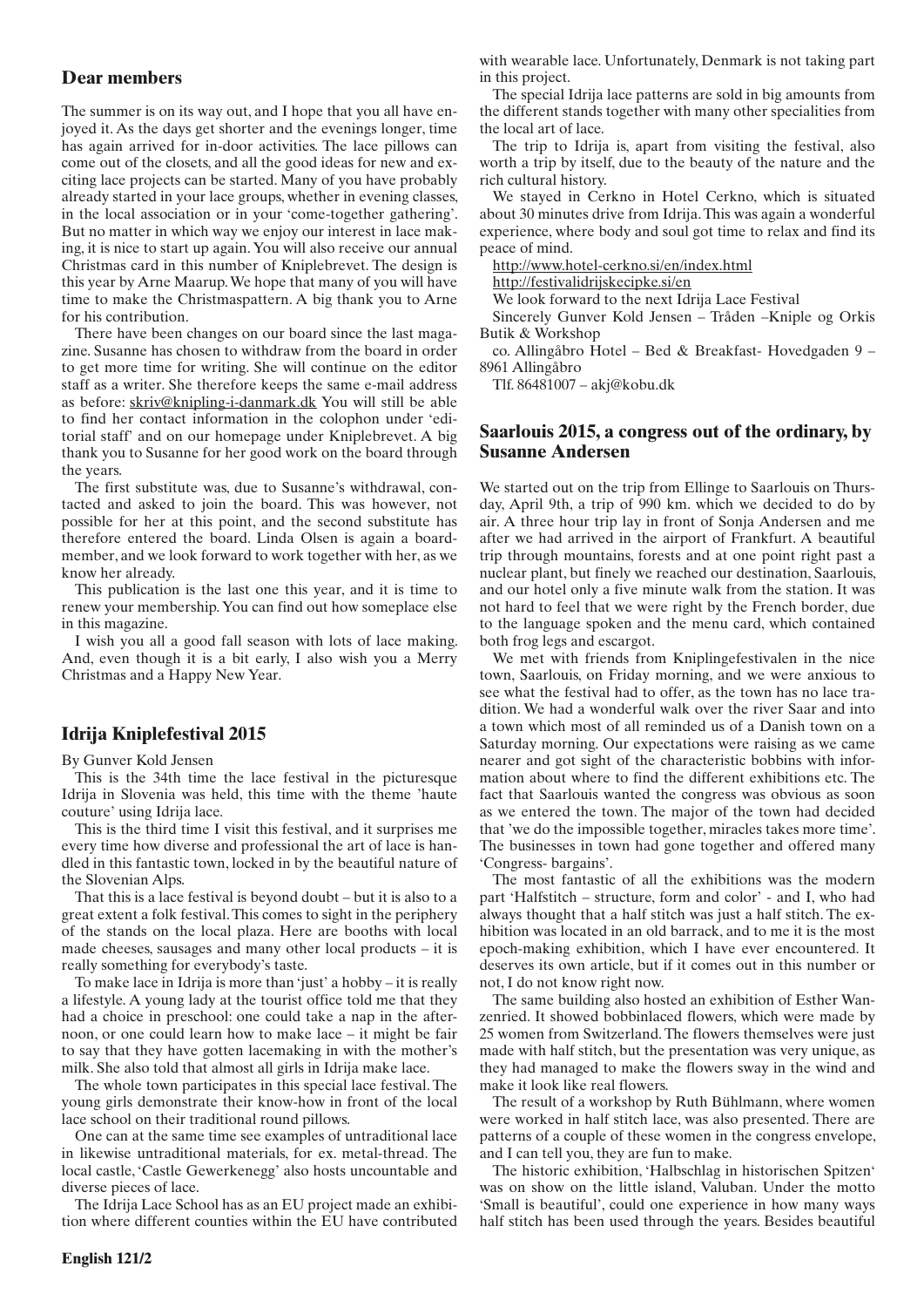old pieces of lace, there were also pins on exhibition. It could be difficult to have enough pins, so for ex. fish bones were also used, which for some could be just as difficult to get their hands on as real pins.

The front hall of the city hall hosted the enjoyable result of 10 years of work on the project 'Spitzen aus Sudetenland'. The project itself and the lace are described in the book 'DIE LETZTEN IHRER ART – Spitzen aus dem Sudetenland'.

On the first floor were the contributions to the competition 'Tür und Tor'. It was fantastic to see how different the same theme could be interpreted, and how creative the German lace makers are. It is impressive to see what they can do without a work sheet and a pricking – they play with thread, colors and stitches, like children painting in their first coloring book. The result of the competition and the reasoning for it can be read someplace else in this magazine.

The Annual Meeting and the talks were held on a location right outside the centre of town. They also had a flea marked there, but no, one cannot just buy a good pillow and a table, when one has to think about the overweight on the plane. The exhibition of VVS (The association of Swiss lacemakers) was also on this location. Here was a map of Switzerland in lace very impressive, and I had to return for it a couple of times. We were also a bit curious, as it is Denmark's turn to make an exhibition at the German congress next year. We have the opportunity to show the world what we can do in Denmark. Happily, we also had the best weather and good company, because we met Lene Holm Hansen and Jette Lausen from the lace festival in Tønder, and good company gives more fun.

At last, it was time to visit the 'sports arena' where bobbins, thread and pattern were begging to come along to the collection at home, and every one making lace, know that we will have time to make exactly that pattern, without which we cannot live. It is also a whole year until the next congress, which will be held in Emden on the 1st -3rd of April, 2016.

### **Do you know the Magic Cube made in lace?**

Get to know Petra, the person behind it.

By Veslemøy Bech-Nielsen

The first thing which gets your attention when you meet Petra Tschanter, is her short, modern hair do colored in many different colors, carefully matching her clothes – and this is what Petra is all about: colorful and experimental with unusual ideas!

It was in 2002 that a good friend urged her to try lace making, and as she says herself, that gave her the ''lace fever''. She was sold!

But to design a Magic Cube is not for everybody, and do not come out of nothing.

Petra started to educate herself and has through the years taken classes in many different techniques and with many of the best lace teachers, mainly in Germany, where she comes from and lives. Teachers like Barbara Corbet, Ulrike Voelcker and Anne-Marie Verbeke-Billiet. I know her from Yvonne Scheele-Kerkhof's classes. She has taken several intensive classes by Deutsches Klöppelverband, for example has she followed die Leistungslehrgänge A, B and C (Classes for the education of bobbinlace teachers) and followed a line of classes over three years, learning Binche. She told me that this is her favorite lace to make, and she has also made a couple of patterns in Binche, which are for sale. These might be something for us, who have followed Els Goor's classes in Kniplebrevet, to try to master?

That Petra also is interested in patchwork and loves to work with colors, shine through in many of her bobbinlace projects, where she skillfully mixes and matches wonderful shades of all colors. Her projects are often regular and geometrical,

where the use of colors is important, and her patterns are fun to make. There are few types of lace, to which Petra has not been 'sniffing', and she combines her great knowledge in her products.

Petra's first publication came about like this: Her teacher, Barbara Corbet, urged her to make a little Torchon project as preparation for her Leistungslehrgang A, and as Petra had just started to look into patchwork, her instant thought was to combine the two. Her 'Blockhaus Baby Block' was the result – and it is amazing: If you look closely at the 'patchwork star', you see the star, but before you know, it has changed into three-dimensional babyblocks, and the star is gone! The pattern was published in 2012, also encouraged by Barbara Corbet, firsts spiral bound in 50 copies. The 50 copies were sold out in no time and she decided to publish the Baby Blocks from her own company. Later on came the publication 'Baby Block, Tumbling Block', as she wanted to try out some of the other many possibilities this basic pattern lent itself to.

She has since given out several publications, all by her own company, and her Magic Cube is a big hit. The designing of the cube came about because another friend of hers was sewing and embroidering one, and since she sees a lace-possibility almost everywhere, Petra thought by herself that it must be possible to make this cube also in lace. The way from thought to deed is real short in Petra's world, and the Magic Cube came out in 2013.

Her latest and very recent publication is called 'Blockhaus/ Tumbling Block' and 'Lone Star Twister'.

If you like to work with colors, are fascinated by the three-dimensionality in her work or like to learn more about Petra and what she does, please look her up at:

http://tschanter.dawanda.de or write her directly at: p.tschanter@freenet.de

### **The Annual Laceday by Susanne Andersen**

First of all, I want to proclaim a big thank you to everybody all around the country, who makes the enormous effort to put bobbinlace 'on the map' on Årets Knipledag. The members of the board know exactly how much work it is to do this. The pattern, which this year was handed out for the occasion, was designed by Mona Nøhr, Nordborg – as you can see, it is a pattern, with which one can play around forever. There is no worksheet, except for the edge, because Mona wants to encourage us to be creative and use our fantasy. This goes for the thread, the colors and most of all, the stitches. As you can see on another page in this magazine, we hope to be able to host an exhibition about this on Årsmøtet 2016.

But no roses without thorns, - our skribent-mail broke down, and where people are involved, accidents are destined to happen. We, as editors, apologize to everybody, who, for one reason or another, did not get their arrangement posted in the bulletin this time. The skribent-mail address is working again, and we hope that this unfortunate mishap does not discourage you from participating in Årets Knipledag 2016.

# **The Annual Bobbinlaceday in Hadsund on August 29th, 2015**

Some of us started to set up a real nice exhibition of our own lacework at Butikstorvet in Hadsund, from about 8:30 am. We were all in place with many different projects on our lace pillows by 9:00 am. We were well represented this year, as 11 lacemakers showed up. We were sitting in the covered part of the place, and we were lacemakers from 12 years old up to the late 80's. It was a joy to be so many together. Many costumers and visiting people came to see us, and we spoke to many in-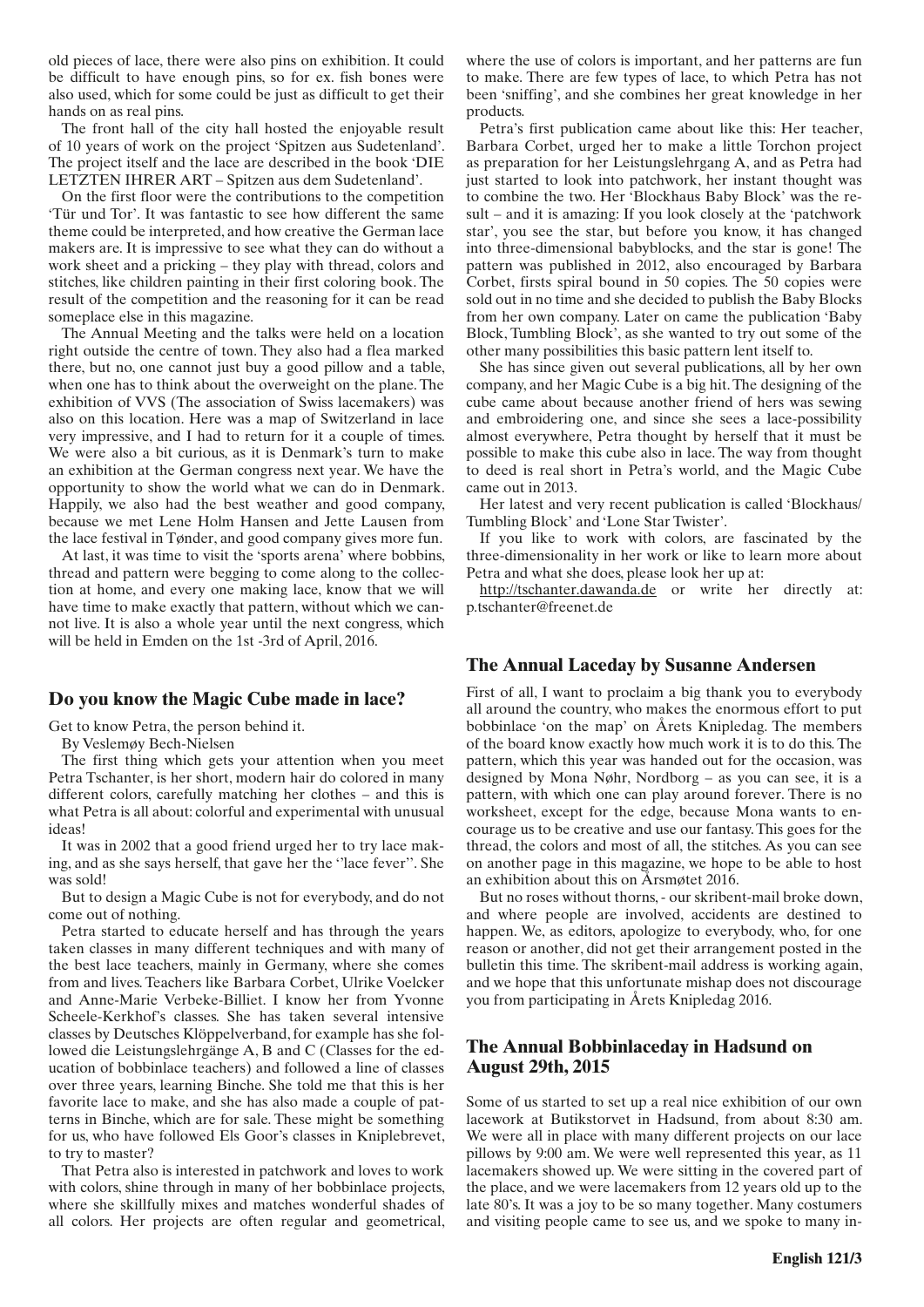terested people. We also talked about our association, and got 2 prospective members. Vera, who chaired the event, and Lene Birkely, had set up most of the exhibition; Lene had her own patterns and finished work, and Vera with her big production, so it was much to look at. We packed up at about 12:30 pm, as there were no more visitors, after a nice morning with our common interest, bobbinlace.

On behalf of all participants of the Annual Bobbinlace-day in Hadsund,

*Lis Larsen*

One of the most important events of the year concerning bobbinlace, is Årets Knipledag, the day when associations, groups, stores and individuals shows off our exciting hobby for everybody interested. Again, we opened our doors in H.E.P. Huset in Stenløse at 10 am. for yet another exhibition. It spanned wide, from our Danish lace heritage to what the future might bring of novelties. We had many visitors from the time we opened, it was much show and tell going on, and the conversation was lively. Also the books and magazines which we had brought, were constantly in use over a cup of coffee or two. Also the pillows we had brought for people to try it out, were in use, as we so much would like more people to learn the trade, and we do think that at least a couple of them will ask their husbands to cut out some plywood for them. It was indeed a big interest for what a bunch of wooden sticks and some thread can be used for.

Many lace greetings from Årets Knipledag in H.E.P. Huset.

Here are some pictures from Årets Knipledag in Fælleshuset Vedsted, 6500 Vojens.

We had a nice day and many visitors.

One of the pictures show the beginning of a tablerunner made out of left-over yarns.

Members of the association Knipling i Tune – KIT – were also this year represented in Greve Midtby Center in connection with Årets Knipledag. This is a very busy little center, and very many curious people came by in order to find out of, what on earth we were doing?! I have experienced it before, but it is fun every time we see a person's chin drop over the enormous amount of bobbins needed for a wide Tønder lace. KIT has a member who prefer to make Tønder lace, and we had many wonderful Tønder lace pieces on display, since she was with us this year.

There were two arrangements on the Little Square of the Center, us and a performing Square dance group. We did not have much room to spread out because of this, but it was OK, and we managed to make an exhibition of lace brought by our members. It is incredible to see these wonderful pieces of lace, normally hidden in drawers and cabinets! We had many good chats both with people knowing about bobbin lace, and people who had never seen it before. As usual, we had a nice and fun day, and we all look forward to next year's ''Årets Knipledag''.

Knipling I Danmark's pattern is interpreted and made by one of our association's most creative members. The squares have, with the help of silver-rings, turned three dimensional in violet shades.

As usual did we, also this year, have a nice and wonderful day on Torvet in Langeskov Centret.

We had many visitors which in many positive ways commented on our exhibition.

Our three shawls, all made from the same patterns but in different color combinations, got special attention.

There were also several visitors, which showed an interest in bobbinlace, so we are anxious to see, if we get some new students. We hope we do.

It would be so nice to get even more people, with whom to share this wonderful hobby.

*Ketty H Busk*

### **Open House, Djursland**

Here are some pictures from the lace ladies in Gjerrild, Djursland. We all had a nice day with many visitors. Our groups also got some new members. All in all, it was a good experience. Sincerely, Conni Skov

# **Årets Knipledag 2015 in Nørrevoldgade**

It was again time for Årets Knipledag in Nørrevoldgade, for the 5th time – Time flies! But where to? Well, when I read Kniplebrevet, it becomes obvious that my time goes into bobbin lace projects.

Do you know the feeling, when one thinks, 'it can't get any better than this', - but it does? This is how I feel when Årets Knipledag turns up. I get evenly impressed every year about how happy, curious and creative lace-people are. One cannot help being glad when one hears the sweet melody of bobbins moving forth and back on the pillow.

The venue crowded up real fast with chat and the sound of bobbins. It was time for the driver to have a cup of coffee and to read a good book, and coffee-drinking, chatting, book-reading and laughter was enjoyed throughout. Årets Knipledag gives a special charisma to the location, and I was able to make 1/4th of Mona's nice squares in spite of about 30 persons going through the rooms, and since I need about 15-20 of them, it will be done in no time…….

The time of the day also came, when, according to tradition, the lace makers from Ringe library and Langeskov Centeret stopped by for some small talk over a cup of coffee.

If this had been a TV program, the ending would have been: Let's meet next year, the same time, the same place.

See you next year

*Susanne Andersen*

### **Square with fantasy**

Idea, design and execution: Mona Nøhr, Nordborg

Mona has given this pattern for our disposal in connection with Årets Knipledag in August.

Materials: 7-10 pairs of thread no.40/2.

Start: Both edges are worked in whole stitch. The rest is up to you. Many different stitches may be used, like half stitch, whole stitch, alone or in combination. One might use ribbons, colors, perhaps gimp. All in all, let the imagination rule in this piece of lace. Make several squares, using different stitches, thread etc.

Finishing off: Any way useful for this type of lace. The piece might be starched before taking it off the pillow.

### **The Christmas Angel, Freja**

Idea, design and execution: Karin Holm, Klejs

Materials: 32 pairs of K80 or linen thread 60/2. 29 gold – or silverbeads , 3 mm.

Start: Begin on the sleeve with 9 pairs. They divide into 2 bands which get connected in the middle through the worker. The bands are connected by sewings, see work sheet. The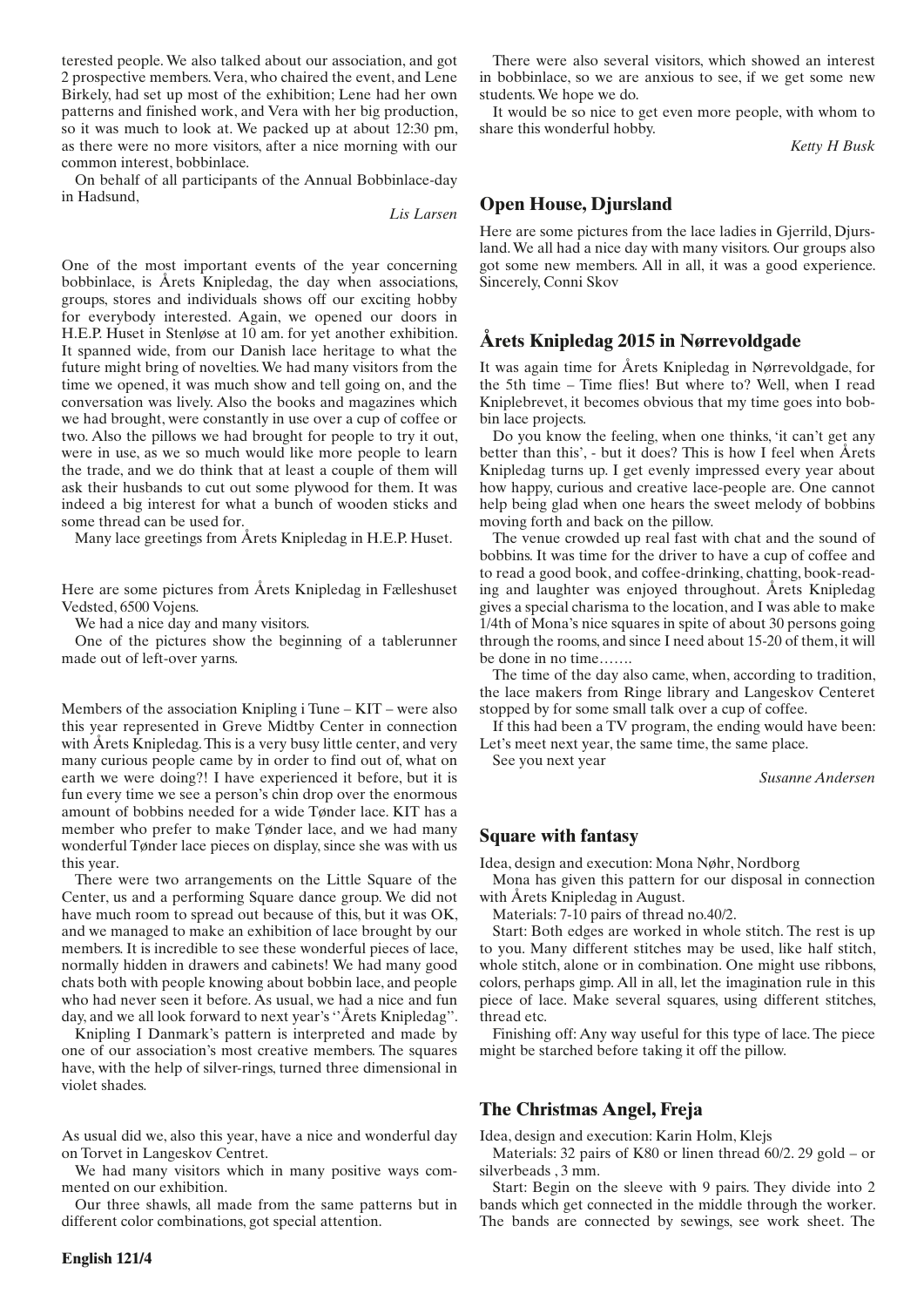beads for the sleeves are put on the string and pushed out as needed. The left - over beads are sewn on where shown on the work sheet and pricking.

The shoulders, face and halo uses 6 pairs, worked as a braid. The beads are worked in.

The wing uses 12 pairs. Follow the direction of the arrow around in the wing.

5 pairs are used for each arm. Start by the tally and end at the dress.

All pairs are used throughout the lace. The beads are marked as circles on the work sheet and pricking, and they are sewn on when the workers are sewn in. Some pins are used more times. Remember to twist the worker pair around the pin.

Finish: Preferably by using magic threads, but any way suitable for this kind of lace, can be used. Starch the lace before taking it off the pillow, mount the 2 parts together and put a thread on top for hanging.

#### **The Swan**

Idea, design and execution: Karen Ratje Christensen, Rønde

Materials: 20 pairs of 60/2 for fig.6, 8 pairs of 60/2 for fig. 5 and 5 pairs of 60/2 for the handle.

10 pairs of 80/2 for fig.4, 8 pairs of 80/2 for fig.3, 10 pairs of 80/2 for fig. 2 and 12 pairs for fig.1, both threads are linen thread.

Start: Fig. 5, fig. 6 and the handle are made once. Fig.1, 2, 3 and 4 are worked twice. Consult your work sheet on where pairs are added and taken out.

Finishing off: Knot off all the pairs and starch the lace before taking it off the pillow.

Mounting: it is important through the whole mounting not to pull the thread too hard when mounting, as this will course pulling of the threads of the body.

Fig.1, 2 and 3 are the wing. They are put on top of each other, the largest one on bottom, and small wrinkles are made on the straight side, so that the straight edge gets smaller than the straight edge of fig.4. Sew with a thin thread so it keeps its shape. Do this on both wings. The wings are attached with thin thread so they point backwards. See the black line on fig.6. Put fig.4 on top of the 3 wings so that the sewings are hidden. Sew along the rounded edge with thin thread, and leave the straight edge alone.

Mount fig. 5 at A, see work sheet. Fold the body in the middle and put the straight piece on fig.5 into the folded body. Sew through the 3 layers. Mount the handle on the opposite side of the body.

Now the swan is ready to be shaped so it gains a little body, and to be hung up.

### **Bedfordshire, theme of the year 2016**

Kniplebrevet focused on Binche Lace in 2015. We continue in 2016 by focusing on Bedfordshire Lace, an English technique. You get the opportunity to read about the technique, and the magazines will also contain projects. We hope you will welcome this opportunity as well as you did our Binche classes. *Sincerely, the Editors.*

#### **The Christmas angel, Sif**

Idea, design and execution: Karin Holm, Klejs

Materials: 34 pairs of K80 or 60/2 linen thread.

Start: Start at  $+$  in the middle of the dress with 4 pairs for each half of the dress. 2 pairs are added later on to each half of the dress. The work sheet indicates where they are added and

taken out. The 2 halfs of the dress are connected in the middle. They are later worked separate until they get connected again where they meet. Follow the direction of the arrow when making the sleeve.

6 pairs are used for shoulders, face and the halo, which is braided. The beads are added into the work.

6 pairs are used for the wing. Follow the direction of the arrow.

5 pairs are used for each arm, which starts with tallies and end by the dress.

All the pairs are used throughout the lace, except by the marked places on the work sheet, which indicates where pairs are added or taken out. The beads are marked as circles on the work sheet and pricking, and are sewn in where the workers are connected. Where the pins are used more than once, remember to twist around the pin.

Finish off: preferably with magic threads, or any other convenient way. Starch the piece before taking it off the pillow. The 2 parts are joined together and a thread is sewn in for hanging.

### **Binche lace technique, lecture 4**

Idea, design and execution: Els Goor, Kantklos Atelier, Elisabeth, www.kantklosatelier.nl

Our theme in 2015 is the technique of Binche Lace. This magazine brings Binche lace, lection 4.

Materials: 21 pairs of Egyptian cotton, 80/2.

Start: Set up where you find it useful. Your work sheet tells you how to set up. See fig.1, snowflake with wholestitch. Fig. 2 is a snowflake and how to work it towards the edges to the left or right.

Technique: In Binche you do not close the pins of snowflakes in linenstitch. You do this when going into the next snowflake. This is for linenstitch, and applies for the whole lace piece. You might look back at the 3 previous publications of Kniplebrevet in 2015.

The marked twists apply for the whole pattern. It is a good idea to have the worksheet attached to a steropore plate in order to mark where you are in your work.

Finishing off: As you find convenient.

#### **Pillow**

Idea, design and execution: Lone Mankof Jensen, Haslev

We started on a piece of lace of four sections in Kniplebrevet no.118. We are now at the last part of the lace, and are able to show you what the finished lace will look like.

Materials: Linen thread 35/2 or 28/2. The lace is worked from no.1 through 13 as shown on the work sheet . The sections 2-4 need 10 pairs of bobbins each, the sections 5-12 need 9 pairs each and section 13 needs 8 pairs of bobbins.

Start: The work sheet and pricking tell you where to start and where to add and take out pairs. Follow the direction of the arrow. Every section is started and finished before starting a new section. The sections are connected by sewing in as new turns are added on. The marked twists are valid throughout the lace. Make a twist before the gimp every time the pair comes out from the linen stitch diamond.

Finish: The way you find most suitable.

Mounting: The 4 pieces are connected and sewn on to a pillow bigger than the lace.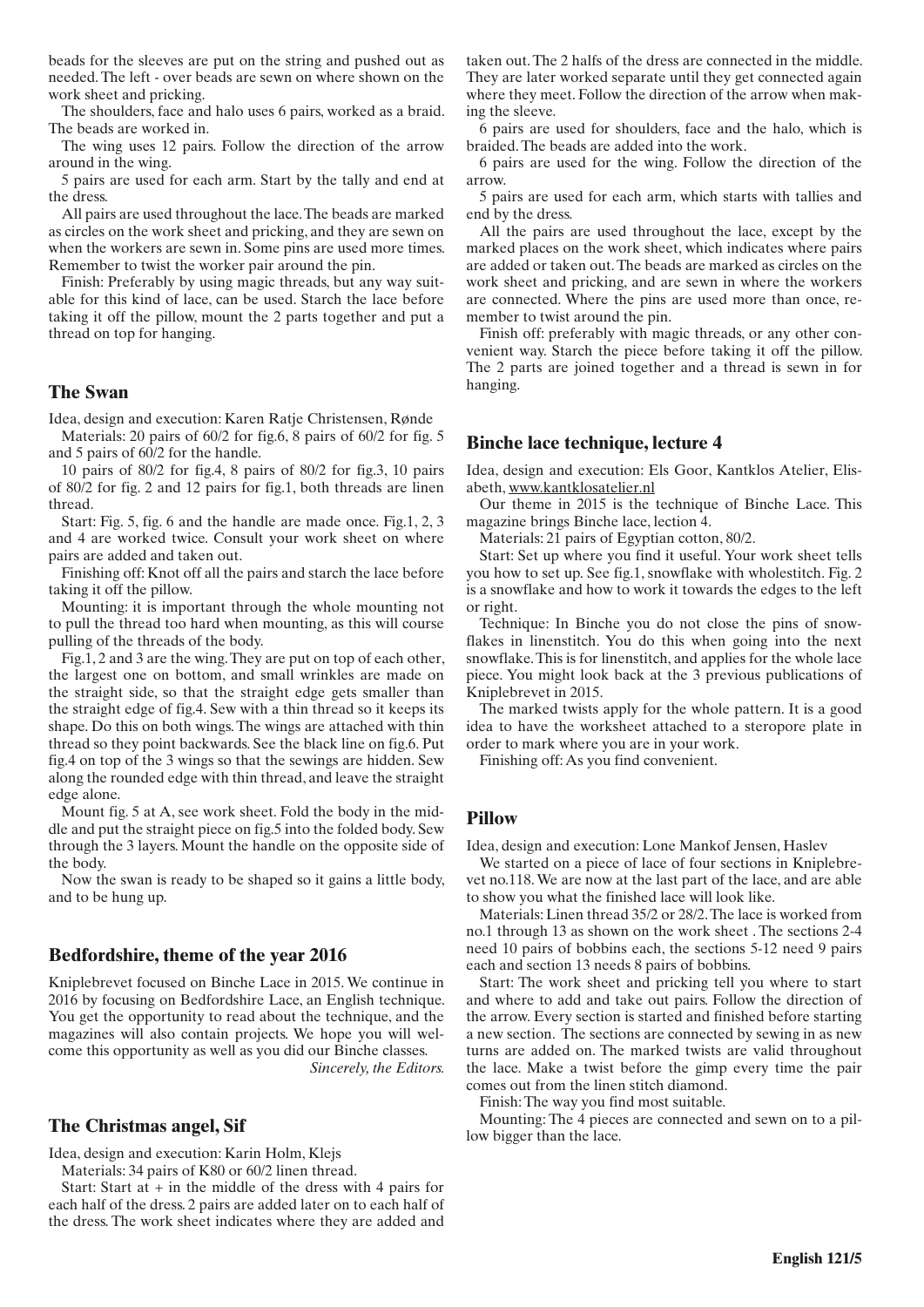## **Cone**

Idea, design and execution: Ursula Petersen, Haderslev

Ursula has designed a cone where the edge is firm, but the ground is for you to use your fantasy.

Start: Use 5-6 pairs of 60/2 linen thread for the edge around the ground, worked in linen stitch or make the edge you like. The dots in the ground are just a suggestion. You may choose to use them or you can draw your own pattern out of free fantasy, and also use your own choice of thread. The pricking has more places where the pin is used more than once.

Finish: A finish suitable for this type of lace.

## **Julehjerte 1**

Idea and design: Bep Vianen, Oosterhesselen, The Nederlands Execution: Wemmie Eggens, Sleen, The Nederlands

Materials: 8 pairs of 60/2 or K80 for the heart itself and 4 pairs of 60/2 or K80 for the tallies. Felt for the heart to be sewn on to, and a silk ribbon.

Start: The work sheet indicates where to start with 8 pairs on a laying pin. The tallies are made with 2 pairs. When the tallies are sewn in to the edge, the pairs are braided on the back and used for the branches going out from the edge. Do this until all tallies are done.

Finish: Knot of. The heart may be starched if you like to hang it.

If you like to make a felt heart, cut 2 pieces. The pattern is on the pricking sheet 1. The lace heart is mounted on to one of the felt hearts. The 2 felt pieces are sewn together, leaving a little opening for putting some filling between the 2 layers and sewn tight afterwards. Put a little silk ribbon on the top.

## **Julehjerte 2**

Idea and design: Bep Vianen, Oosterhesselen, The Nederlands

Execution: Wemmie Eggens, Sleen, The Nederlands

Materials: 29 pairs of 60/2 or K80 for the Christmas heart. Felt for the inside of the heart if you wish.

Start: If you wish the handle done as on the picture, you need 5 pairs. The edge of the heart in made first, and then the filling, which is worked with 18 pairs. Some of the pairs are taken out in the braided part after the tallies, where they first are worked through a couple of stitches in order to be fastened. This is done with all the tallies, so that the pairs are fastened during the working of the lace. The work sheet indicates where pairs are added and taken out. Sewings are necessary during the work. Cut 2 hearts in felt.

Finishing off: Knot off. The lace may be starched if you wish to use it hanging or with the felt heart. The 2 lace hearts are sewn together with the narrow side piece. Cut the felt heart afterwards and place it inside the sewn- together heart. You can find the pattern for the felt heart together with the pricking of Christmas heart 2. Put a narrow silk ribbon on top.

#### **The emblem 2016**

Idea and design: Anette Nielsen, Jernved

Materials: At the most, 20 pairs at the same time. You may use K80, one-thread DMC embroidery thread, linen 60/2 or similar. It can for enhancement be experimented with gimp, a few pairs of thicker thread aso.

Method: The edge is worked in braids and the piece itself is worked forth and back in rows, the first row from left to right.

Note: The marking \* on the work sheet indicates that you work from right to left.

You start by setting up 4 open pairs on the top of the lacepricking, which is used for the braids going in opposite directions. Pairs are added and taken out through the work as shown on the worksheet.

If necessary, use support pins for keeping the braids in place in order to get a straight edge.

It might be a good idea to let the braid transport pairs over shorter distances. In this way you need not take out pairs which need to be added shortly afterwards.

To add a pair in the braid:

The new pair is hung on the innermost pair of the braid, kept in place by a support pin, preferable both on the in- and outside, and you just go on with the braid.

To take a pair out from the lace:

The pair going out is worked in with the two pairs of the braid through two linen stitches. The two middle bobbins are taken out (brought to the back) and the braid continues with the pair going out from the lace and the remaining pair of the braid.

By using this method, the pairs may just be cut off without knotting after starching of the piece.

Transport of pairs by a braid:

The pair to be transported is added to the first pair of the braid by a linen stitch, is then lifted out of the braid and put aside.

Braid the necessary distance, and pick up the waiting pair again when needed by twisting the pair once, placing it in the middle of the braid and adding it to the inside pair of the braid through a linen stitch. It is now ready to be used where needed again. Remember to use supporting pins, both when taking out and adding the pair, in order to hold it in place.

## **Halloween Cat**

Idea, design and execution: Janice Blair, Murrieta USA

Materials: 12 pairs of black and 1 pair orange of K80 or linen thread 60/2 or similar thread.

Start: First, work the outside edge with 5 pairs of black, and afterwards the inner edge, also with 5 pairs. Where to start the 2 bands, is marked on the work sheet. Remember to twist the workers around the pin when using linen stitch. Sew in as you go. The left–over 2 pairs are used for the whiskers which are braided. When doing the eyes, 1 pair of black is taken out, and the orange pair is added on.

Technique: Janice suggests that you leave the pins out after the sewings, but leave the edge pins in throughout the work.

Finish: By use of magic threads or any finish convenient for this type of lace.

### **Meeting in Tønder at Pentecost**

The Pentecost vacation 2015 is a good example for how far bobbinlace can lead us.

The Facebook- group Knipling played a big role also this time, as it was in good company on this place, that the idea of a lace- and whisky tasting day came into being.

Laila Miller and I were writing together one late evening in December, and since we both chare the interests of lace and whisky, the way from thought to deed were short. The ground plan and date were set before the evening was over. We would make lace during the day, and have whisky tasting in the evening.

We had about 15 interested in no time, and with our good relationship to Drøhses Hus, it was arranged, that we should make lace there. I cannot imagine a more beautiful place than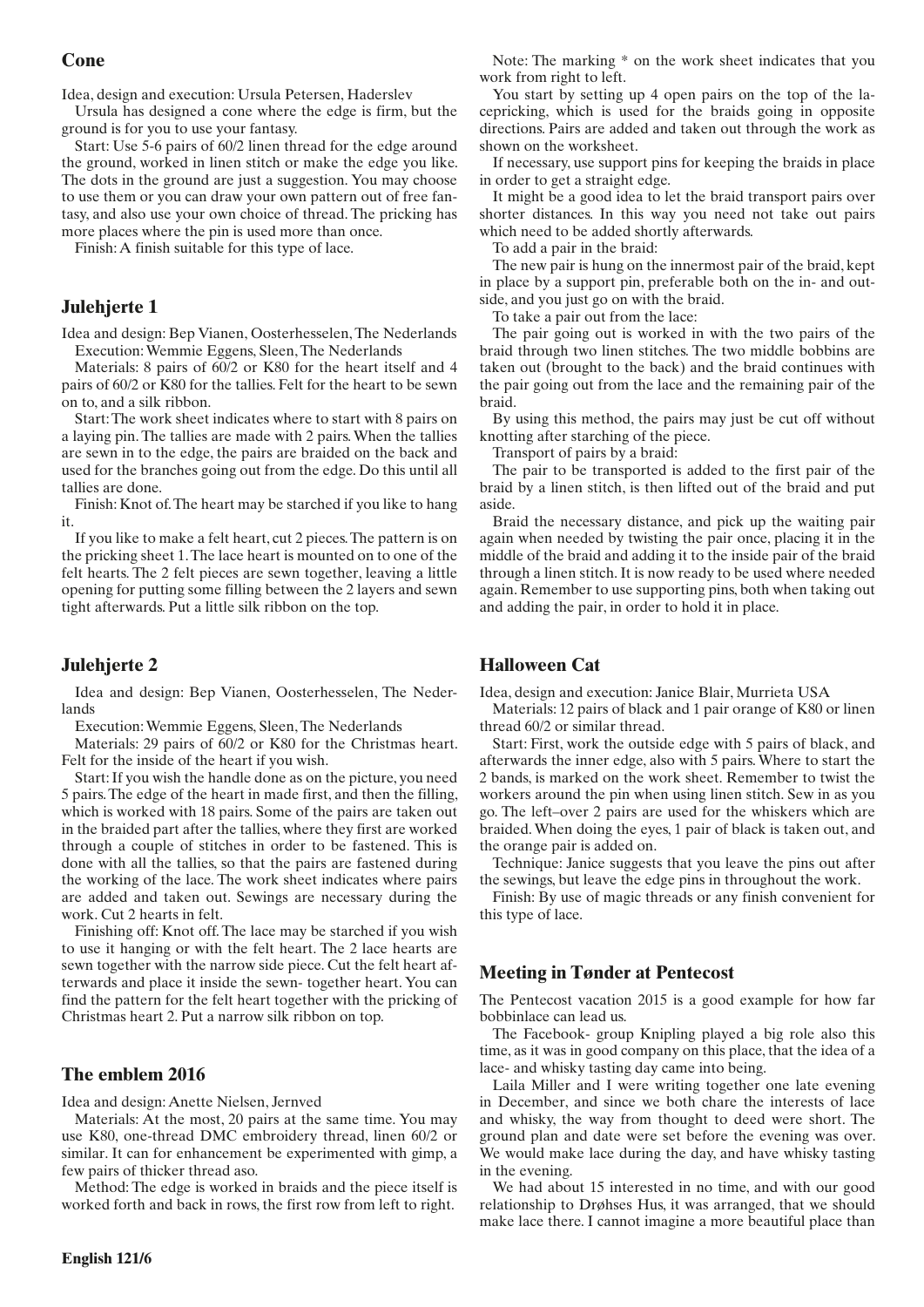the classroom on the top floor, where both the conditions for working were good, and we could enjoy Kniplehaven, which now, when the plants have grown a little bigger, gets nicer and nicer every time I see it. Also the interest from visitors of the museum, which came up and looked at what we were doing, gave us the opportunity to talk about what we love most, the construction and history of bobbinlace.

We managed to make quite a lot of lace, in spite of the planned brakes – we had to have something to eat sometime – and I can only be astonished over how quiet 10 women can be together, as we were. We made up for it during the brakes, though.

We had to close down and leave Drøhses Hus at 3pm. as a rye bread layer cake was waiting for us at Laila's mother, Tonni's house. She kindly let us use her house both for the afternoon coffee and for the whisky tasting. One should think we had had enough after the coffee and dinner at Victoria, but no! The second height of the day was still to come! Laila's family connection was again an important factor, as her son, Rasmus, had promised to entertain us with his knowledge of whisky and also have some whisky for us to taste. Some of us were seasoned whisky drinkers, but there were also some new to the trade, so he had much to tend to.

I tried to explain for Anne Grethe Lokvig , what the taste of a real good whisky is, and I did that using an example from the lace world. When you are working on a Tønder lace, and can't get it, and when you finally do – that feeling poured in a bottle for ageing – that's about it.

We all, full of good experiences, agreed, that this day had to have a follow-up. We do not know at what time yet, but time and place can be found in the bobbinlace-group on Facebook, when we are so far ahead with the planning that the time is right.

> *Sincerely, Susanne Andersen*

### **A valuable possession**

I want to share with you one of the real big joys lace making has given me. At the Annual meeting in Nyborg in March 2015, I was asked by Lene Holm Hansen to come with her, and to my big surprise I realized that I was to receive a package. For a short moment I searched my brain after a special occasion I might have forgotten, but could not think of any. Gifts are always fun, but the unexpected ones are very special.

Members often look for fun and different lace through our Facebook page, 'Knipling', and we have talked about how to get inspired by coloring books or different pictures, where one can set the dots and play with colors by oneself. At one point I mentioned that I wanted to find a giraffe. Lene had caught this comment, and the package for me contained the most beautiful, smiling giraffe in lace, and she gave it to me, just because.. Every time I see this beautiful creature, it fills me with joy, and I think by myself, that Lene must have had a big smile on her lips when making it. Lace making is so much more than thread and bobbins, it is happiness, smiles and wonderful people.

*Friendly lace-thoughts, Susanne Andersen*

### **A notification I did not see coming**

I regret that I have ended up in a situation where I no longer feel it possible for me to take care of my duty as a board member for Knipling i Danmark. I have therefore felt it necessary to leave my post in the middle of an election period. I do normally not run away from my responsibilities, but one must sometimes take a stand, even though it is difficult. This is such a situation. I will herewith thank you for the way you have

embraced me, and the way you have made me feel welcome, both on fairs and in the privacies of your homes. Knipling i Danmark has a place in my heart, and I can, by getting out of the board now instead of waiting for the General Meeting, go on with my editorial work for Kniplebrevet.

I have learned to know lots of people through my work on the board, and you will not be able to avoid me around on fairs and bobbin lace arrangements.

> *Sincerely, Susanne Andersen*

### **Summerlace in 'Den gamle butik' (The old store)**

After having finished the winter classes, my lace making had come to a stand-still. I thought that other lacemakers might be in the same situation, but perhaps, if we would meet, we could help each other to get started again. We have a former pigpen, which later served as a store (we sold seed and food for hobby animals for 22 years, therefore the name) .This place has now been rebuilt to a banquet room, so I had the space. I announced on FB: Shall we meet, I got room for 20 people (that was a bit optimistic, in reality 12 persons) and came up with the date, Sunday, June 28th at 10 am. It did not take long, and 11 ladies had thanked 'yes', to the invitation.

I live in Ørbæk on Funen, but lace makers do not seem to mind driving distances. A couple of them came from Zealand, one from Jutland, south- and north-Funen and one lady even had her husband driving her.

I had baked a cake and made coffee and tea, but it was in the first place no time for such things, a place to sit was found, the pillow was unpacked and we got started. Not everybody knew each other, but the chatting started fast, we went around and looked at each other's work, admired, commented and 'bragged' about what we were making.

Everybody had brought their own lunch packages and since we had luck with the weather, we could go outside, straighten our backs and enjoy the sun. We were able to take 'some' pictures, exchange ideas and we also agreed on making a meeting like this again, perhaps to have a day where we could bead our bobbins.

We had a wonderful day and I got to know new people. The lace pillow is still in good use. This is surely not the last time I invite lace ladies to a day in 'The old store'. Thank you for giving me a PERFECT day.

*Vita Jensen*

My grandchild, almost 3 years old, made me a drawing. As I held it in my hands, I thought it resembled a parrot, probably not intentionally from her side.

I got the idea to make it in lace by working on top of the drawing, and here is the result.

The line under the bird means ''Ellen''

*Many lace-greetings, Lis Justesen*

#### **The HCA-Festival in Odense**

We celebrated, for the 3rd time, the HCA Festivals in Odense for a whole week in the month of August. We are a large group who makes lace every Thursday in KREPO (Kreative Pensjonister i Odense). Our location is Seniorhus Odense, which we share with 14 other associations. The Seniorhus was offered the use of an empty store in connection with the HCA Festivals, where the associations could make themselves known through activities of different kinds. There were many different activities from the associations during the week, like